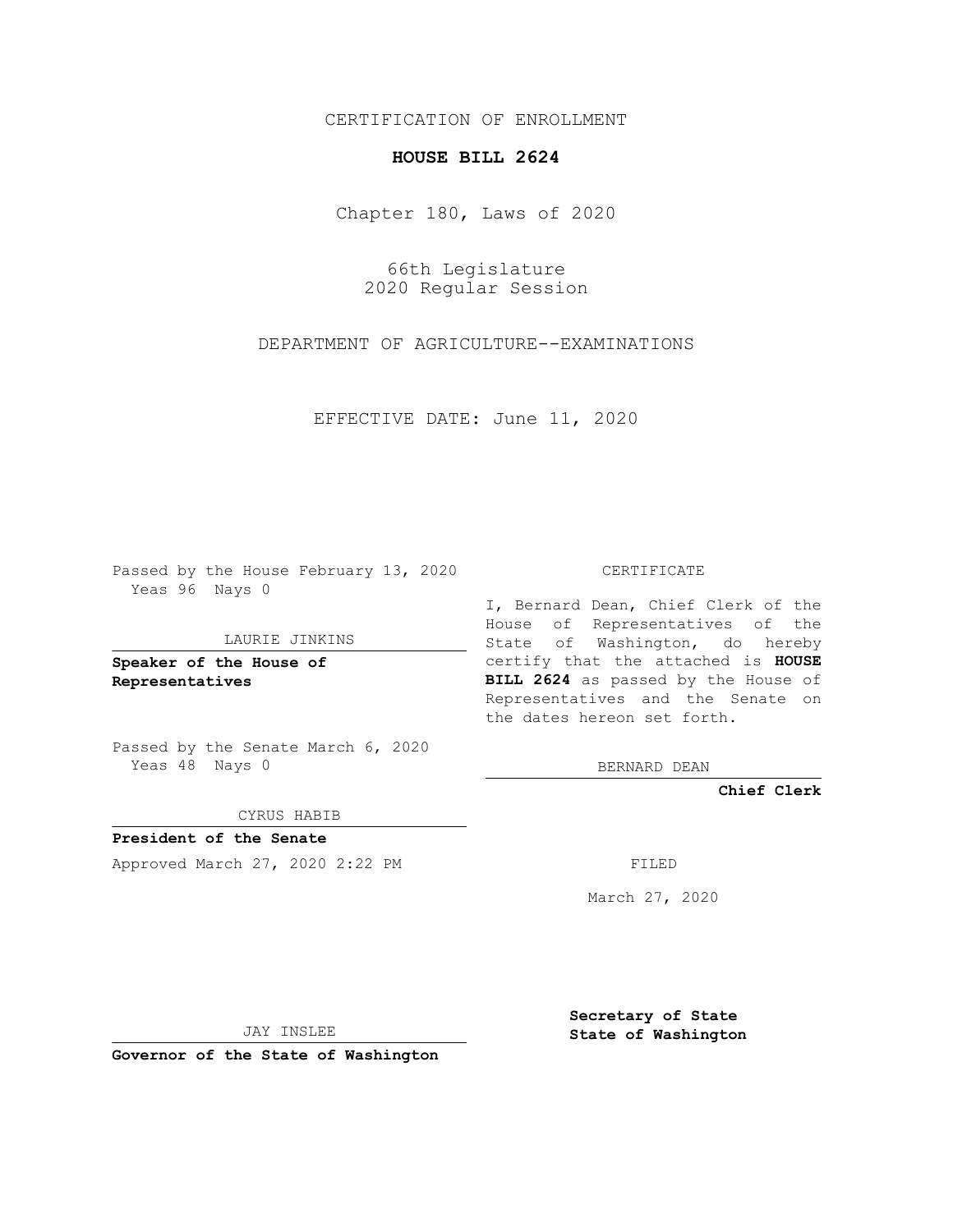## **HOUSE BILL 2624**

Passed Legislature - 2020 Regular Session

**State of Washington 66th Legislature 2020 Regular Session**

**By** Representatives Shewmake, Kretz, Blake, Dent, and Lekanoff; by request of Department of Agriculture

Read first time 01/16/20. Referred to Committee on Rural Development, Agriculture, & Natural Resources.

 AN ACT Relating to the authority of the director of the department of agriculture with respect to certain examinations and examination fees; and amending RCW 15.58.040, 15.58.240, 17.21.030, 4 and 17.21.134.

5 BE IT ENACTED BY THE LEGISLATURE OF THE STATE OF WASHINGTON:

6 **Sec. 1.** RCW 15.58.040 and 2003 c 212 s 2 are each amended to 7 read as follows:

 (1) The director shall administer and enforce the provisions of this chapter and rules adopted under this chapter. All the authority and requirements provided for in chapter 34.05 RCW (Administrative Procedure Act) and chapter 42.30 RCW shall apply to this chapter in the adoption of rules including those requiring due notice and a 13 hearing for the adoption of permanent rules.

14 (2) The director is authorized to adopt appropriate rules for 15 carrying out the purpose and provisions of this chapter, including 16 but not limited to rules providing for:

17 (a) Declaring as a pest any form of plant or animal life or virus 18 which is injurious to plants, people, animals (domestic or 19 otherwise), land, articles, or substances;

20 (b) Determining that certain pesticides are highly toxic to 21 people. For the purpose of this chapter, highly toxic pesticide means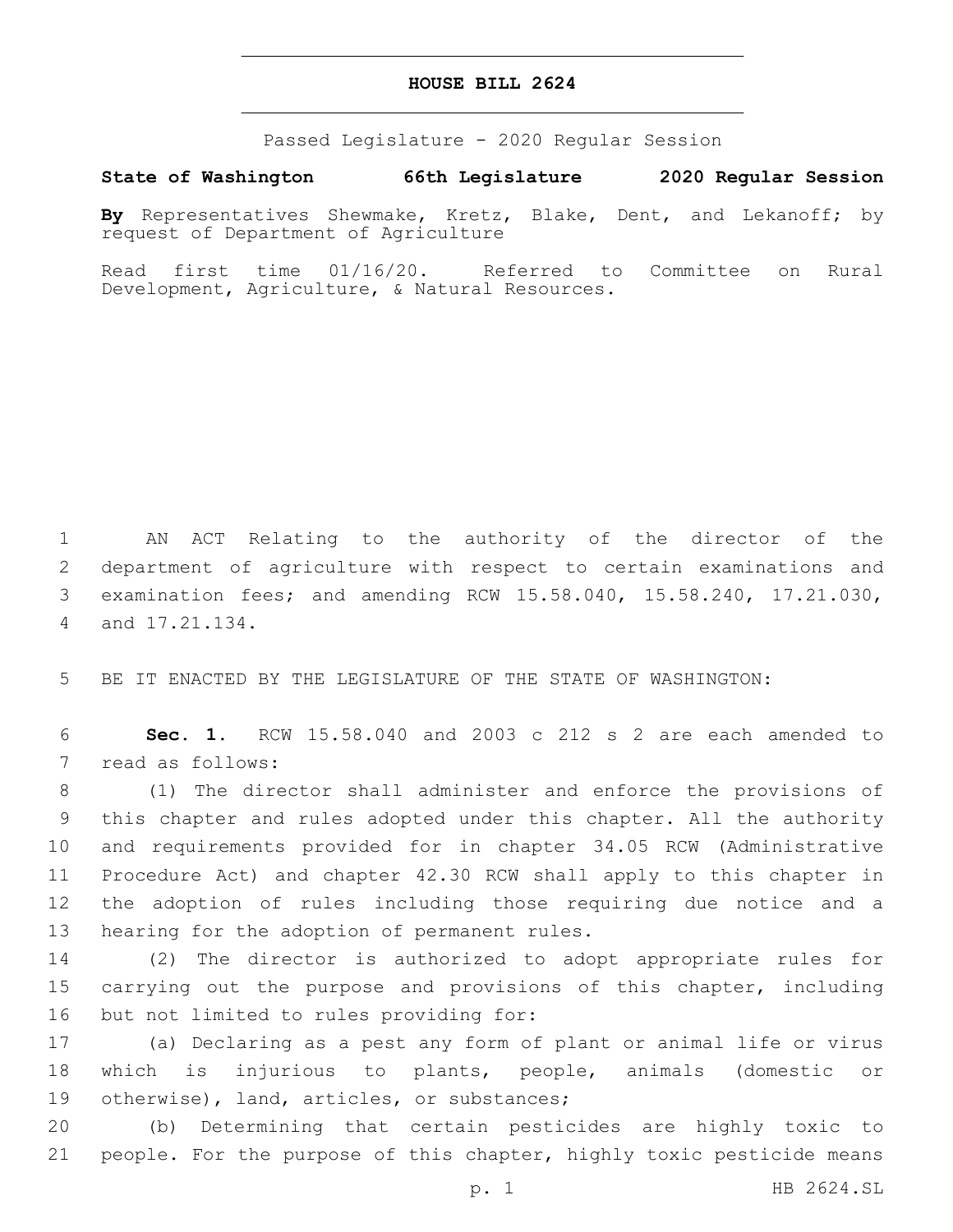1 any pesticide that conforms to the criteria in 40 C.F.R. Sec. 156.10 for toxicity category I due to oral inhalation or dermal toxicity. The director shall publish a list of all pesticides, determined to be highly toxic, by their common or generic name and their trade or brand name if practical. Such list shall be kept current and shall, upon request, be made available to any interested party;

 (c) Determining standards for denaturing pesticides by color, 8 taste, odor, or form;

 (d) The collection and examination of samples of pesticides or 10 devices;

 (e) The safe handling, transportation, storage, display, distribution, and disposal of pesticides and their containers;

 (f) Restricting or prohibiting the use of certain types of containers or packages for specific pesticides. These restrictions may apply to type of construction, strength, and/or size to alleviate danger of spillage, breakage, misuse, or any other hazard to the public. The director shall be guided by federal regulations 18 concerning pesticide containers;

(g) Procedures in making of pesticide recommendations;

 (h) Adopting a list of restricted use pesticides for the state or for designated areas within the state if the director determines that such pesticides may require rules restricting or prohibiting their distribution or use. The director may include in the rule the time and conditions of distribution or use of such restricted use 25 pesticides and may, if it is found necessary to carry out the purpose and provisions of this chapter, require that any or all restricted use pesticides shall be purchased, possessed, or used only under permit of the director and under the director's direct supervision in certain areas and/or under certain conditions or in certain quantities or concentrations. The director may require all persons issued such permits to maintain records as to the use of all the 32 restricted use pesticides;

 (i) Label requirements of all pesticides required to be 34 registered under provisions of this chapter;

35 (j) Regulating the labeling of devices;

 (k) The establishment of criteria governing the conduct of a 37 structural pest inspection;

 (l) Declaring crops, when grown to produce seed specifically for crop reproduction purposes, to be nonfood and/or nonfeed sites of pesticide application. The director may include in the rule any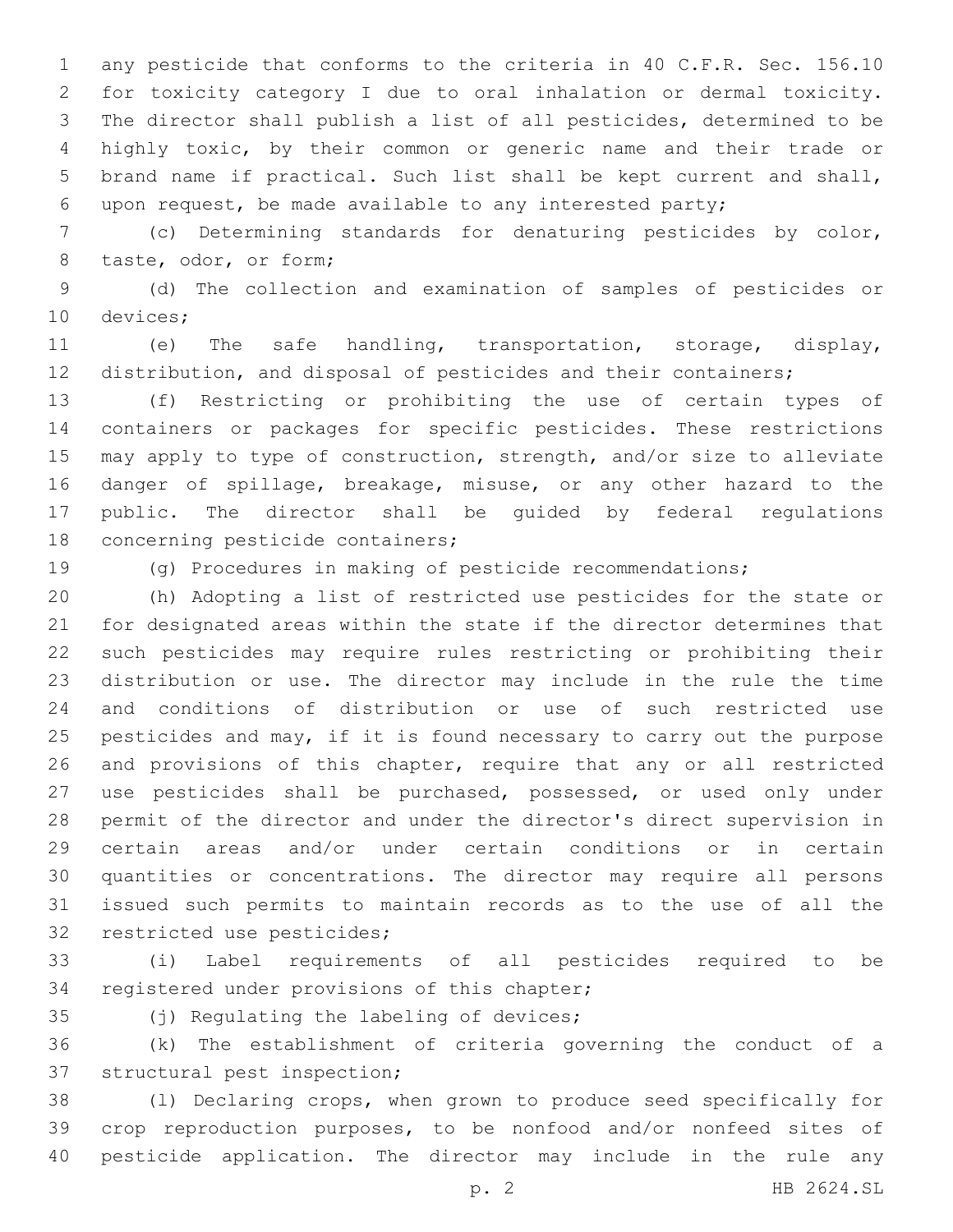restrictions or conditions regarding: (i) The application of pesticides to the designated crops; and (ii) the disposition of any 3 portion of the treated crop;

(m) Governing the fixing and collecting of examination fees; and

 (n) Requiring individuals to earn recertification credits in the classifications in which they are licensed.6

 (3) For the purpose of uniformity and to avoid confusion endangering the public health and welfare the director may adopt rules in conformity with the primary pesticide standards, particularly as to labeling, established by the United States environmental protection agency or any other federal agency.

 **Sec. 2.** RCW 15.58.240 and 1989 c 380 s 20 are each amended to 13 read as follows:

 The director may classify licenses to be issued under the provisions of this chapter. Such classifications may include but not be limited to agricultural crops, ornamentals, or noncrop land herbicides. If the licensee has a classified license the licensee shall be limited to practicing within these classifications. Each such classification shall be subject to separate testing procedures and requirements: PROVIDED, That no person shall be required to pay an additional license fee if the person desires to be licensed in one or all of the license classifications provided for by the director 23 under the authority of this section. The director may charge  $((an))$ 24 examination fees established by the director by rule ((when an 25 examination is necessary, before a license may be issued or when application for a license and examination is made at other than a 27 regularly scheduled examination date)). The director may administer or contract with a public or private third-party entity to administer 29 any or all parts of either the examination or the collection of examination fees, or both. Examinations administered by third-party entities must be the same as the examination that would otherwise be administered by the department. The department may direct that the 33 applicant pay the fees to the third-party entity in accordance with department rules governing third-party examinations and fees. The director may renew any applicant's license under the classification for which the applicant is licensed, subject to reexamination or other recertification standards as determined by the director when deemed necessary because new knowledge or new classifications are required to carry out the responsibilities of the licensee.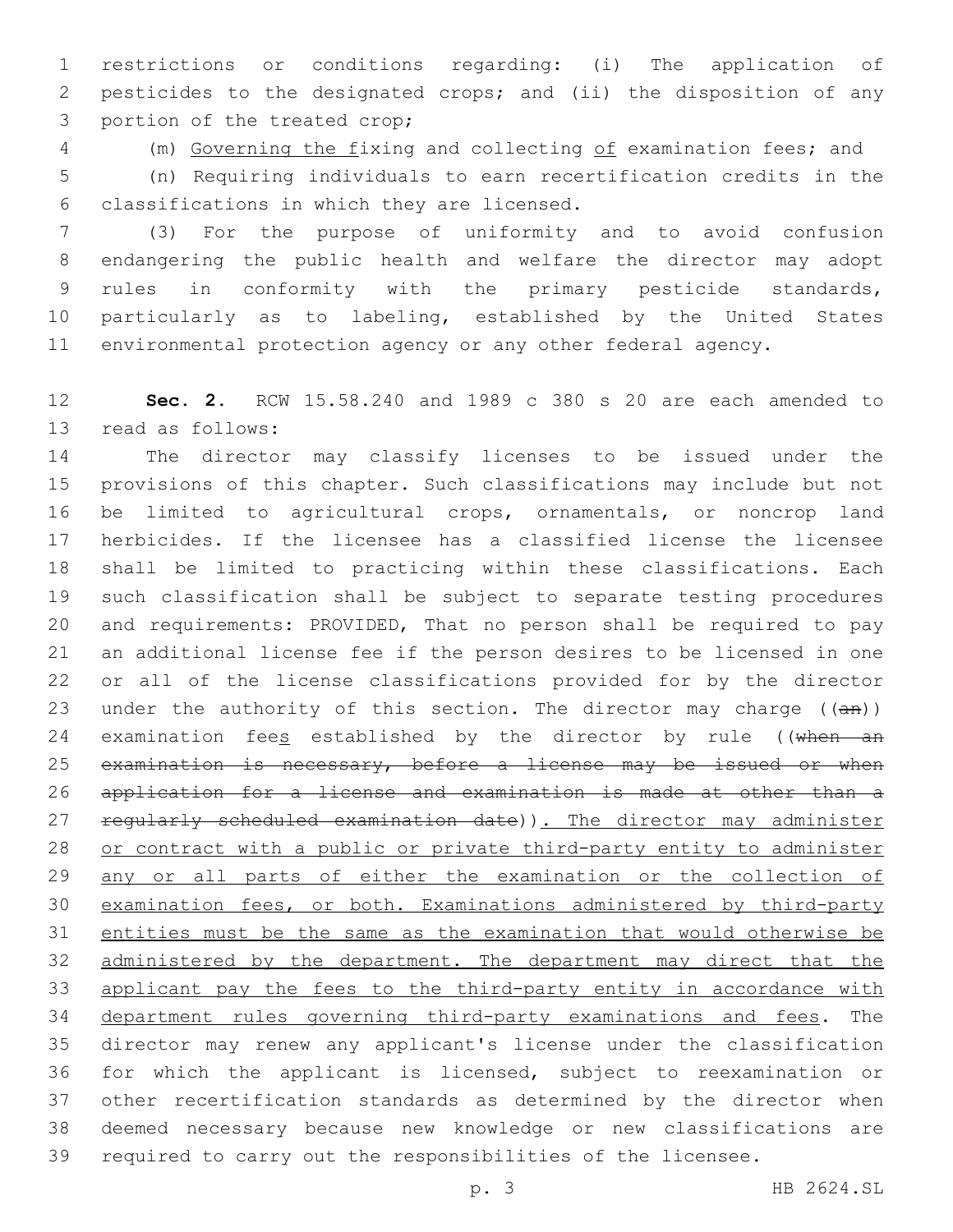1 **Sec. 3.** RCW 17.21.030 and 1994 c 283 s 2 are each amended to 2 read as follows:

3 The director shall administer and enforce the provisions of this 4 chapter and rules adopted under this chapter.

5 (1) The director may adopt rules:

6 (a) Governing the loading, mixing, application and use, or 7 prohibiting the loading, mixing, application, or use of any 8 pesticide;

9 (b) Governing the time when, and the conditions under which 10 restricted use pesticides shall or shall not be used in different 11 areas as prescribed by the director in the state;

 (c) Providing that any or all restricted use pesticides shall be purchased, possessed or used only under permit of the director and under the director's direct supervision in certain areas and/or under certain conditions or in certain quantities of concentrations; however, any person licensed to sell such pesticides may purchase and 17 possess such pesticides without a permit;

18 (d) Establishing recordkeeping requirements for licensees, 19 permittees, and certified applicators;

20 (e) Governing the fixing and collecting of examination fees 21  $((and))$ ;

22 (f) Fixing and collecting fees for recertification course 23 sponsorship;

24 ( $(\text{(+f-)})$  (g) Establishing testing procedures, licensing 25 classifications, and requirements for licenses and permits, and 26 criteria for assigning recertification credit to and procedures for 27 department approval of courses as provided by this chapter;

28 (((4g))) (h) Concerning training by employers for employees who 29 mix and load pesticides;

 $((+h))$   $(i)$  Concerning minimum performance standards for spray boom and nozzles used in pesticide applications to minimize spray drift and establishing a list of approved spray nozzles that meet 33 these standards; and

 $34$  (( $(\frac{1}{1})$ ) (j) Fixing and collecting permit fees.

35 (2) The director may adopt any other rules necessary to carry out 36 the purpose and provisions of this chapter.

37 **Sec. 4.** RCW 17.21.134 and 1994 c 283 s 17 are each amended to 38 read as follows:

p. 4 HB 2624.SL